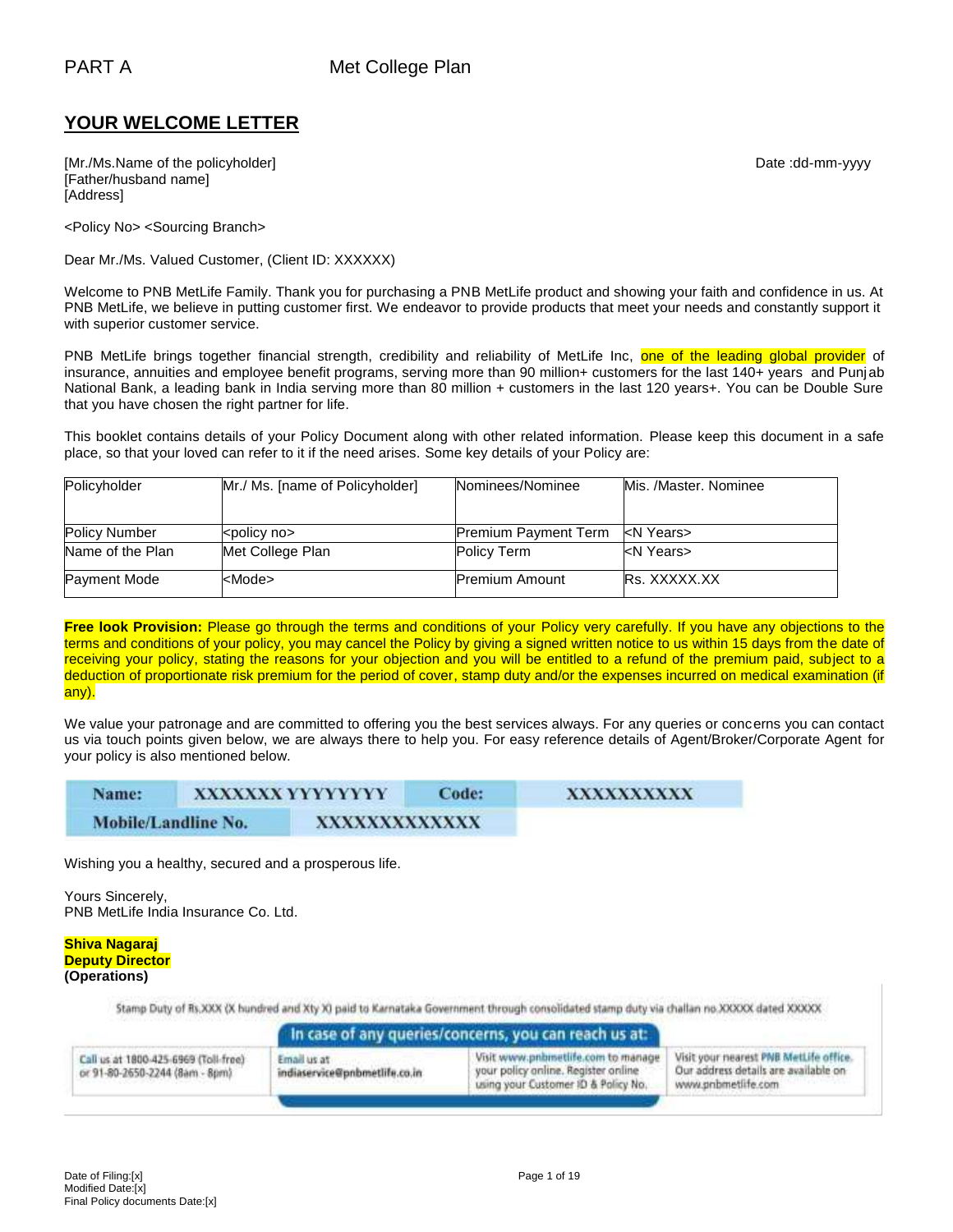# **POLICY PREAMBLE**

# **[Met College Plan]**

This is a contract of insurance between You and PNB MetLife India Insurance Company Limited. This contract of insurance has been effected on receipt of the premium deposit and is based on the details in the Application received together with the other information, documentation and declarations received from You for effecting a life insurance contract on the life of the person named in the Policy Schedule below.

We agree to pay the benefits under this Policy on the occurrence of the insured event described in Part C of this Policy, subject to the terms and conditions of the Policy.

On examination of the Policy, if You notice any mistake or error, please return the Policy document to Us in order that We may rectify the mistake/error.

Signed by and on behalf of PNB MetLife India Insurance Company Limited

[Signature] [Name of signing authority] [Designation of signing authority]

# **POLICY SCHEDULE**

| Name of the Plan   | [Met College Plan]                                   |
|--------------------|------------------------------------------------------|
| Nature of the Plan | [Non-linked, deferred participating, endowment plan] |
| UIN                | [x]                                                  |

| Policy | Date of | Issuina |  |
|--------|---------|---------|--|
| number | issue   | tic∈    |  |

### **1. Details of the Policyholder and Insured**

Name of the Policyholder

|                          |                |     | Gender |
|--------------------------|----------------|-----|--------|
| Name of the Insured      |                |     |        |
| Proof of identification  |                |     | Gender |
| Date of birth of Insured |                |     |        |
| Whether Age admitted     | $<$ Yes/No $>$ | Age |        |

## **2. Policy Benefits**

| <b>Basic Sum Assured</b> | Rs. <     |
|--------------------------|-----------|
|                          | Rs. <     |
| Rider details            | <b>NA</b> |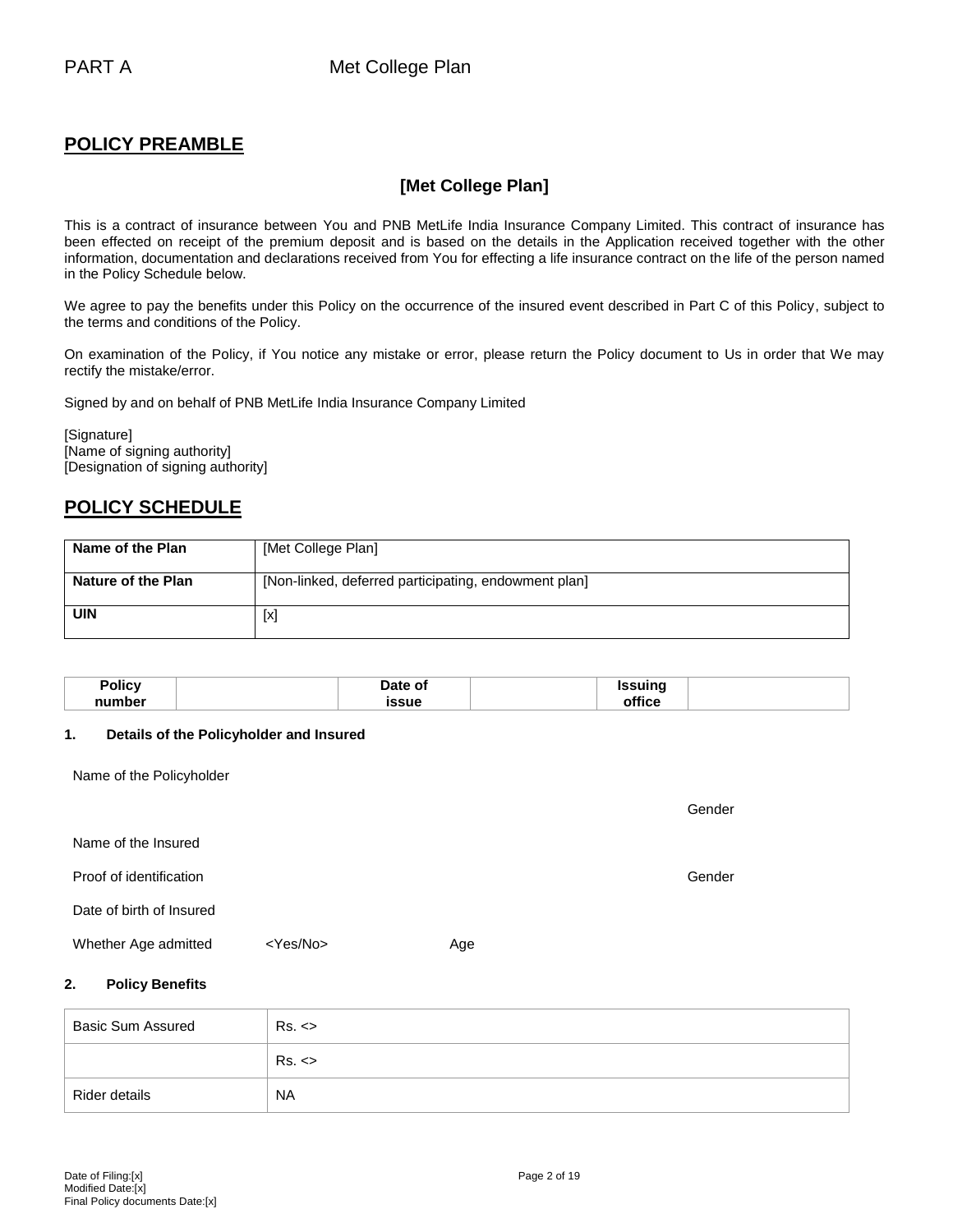## **3. Policy Details**

| Date of Commencement      |       |
|---------------------------|-------|
| <b>Maturity Date</b>      |       |
| Policy Term               |       |
| Policy currency           |       |
| <b>Annualized Premium</b> | Rs. < |

## **4. Details of Agent/Intermediary**

| Name           |  |
|----------------|--|
| License number |  |
| Phone number   |  |
| Address        |  |
| Email address  |  |

## **5. Premium Details**

| <b>Annualized Premium</b>             |       |
|---------------------------------------|-------|
| Modal Premium                         | Rs. < |
| Service Tax/cess                      |       |
| <b>Total Modal premium</b><br>amount* | Rs. < |
| Premium Frequency                     |       |
| Premium due date                      |       |
| Last due date of premium              |       |
| Premium Payment term                  |       |

**\*** Includes service tax at prevailing rates. Premium rates are subject to change change in case of any variance in the present rates or in the event of any new or additional tax/levy being made applicable/ imposed on the premium(s), the same is liable to be borne by the Policyholder.

| <b>Special provisions/options</b> |  |
|-----------------------------------|--|
|                                   |  |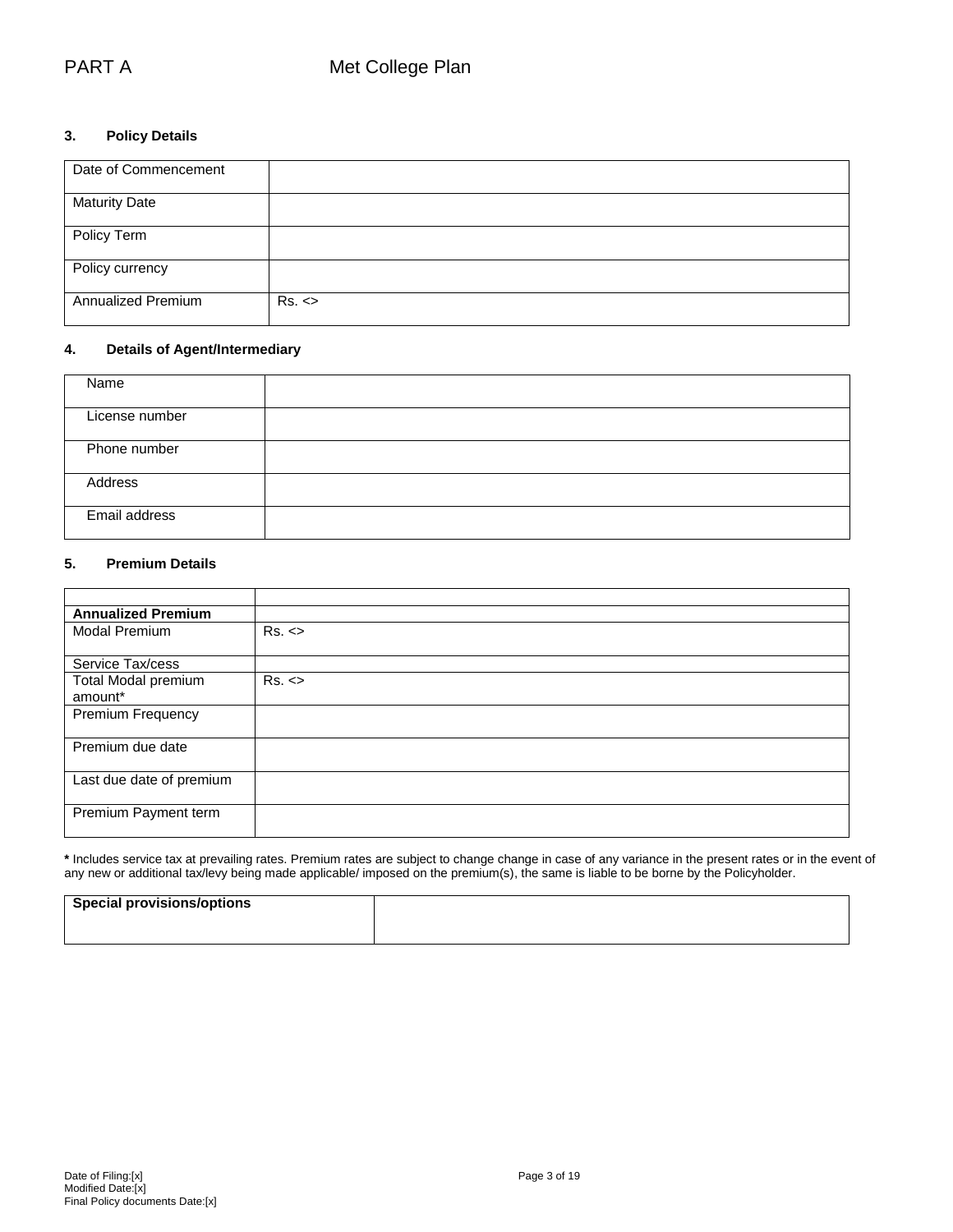## **6. Nominee details**

| Name(s) of the Nominee       | Relationship | Share(s) % |
|------------------------------|--------------|------------|
|                              |              |            |
| 2                            |              |            |
| 3)                           |              |            |
| $\left( \frac{1}{2} \right)$ |              |            |

# **7. Appointee details (Only in case Nominee is less than 18 years of Age)**

| <b>Appointee name</b> |  |
|-----------------------|--|
|                       |  |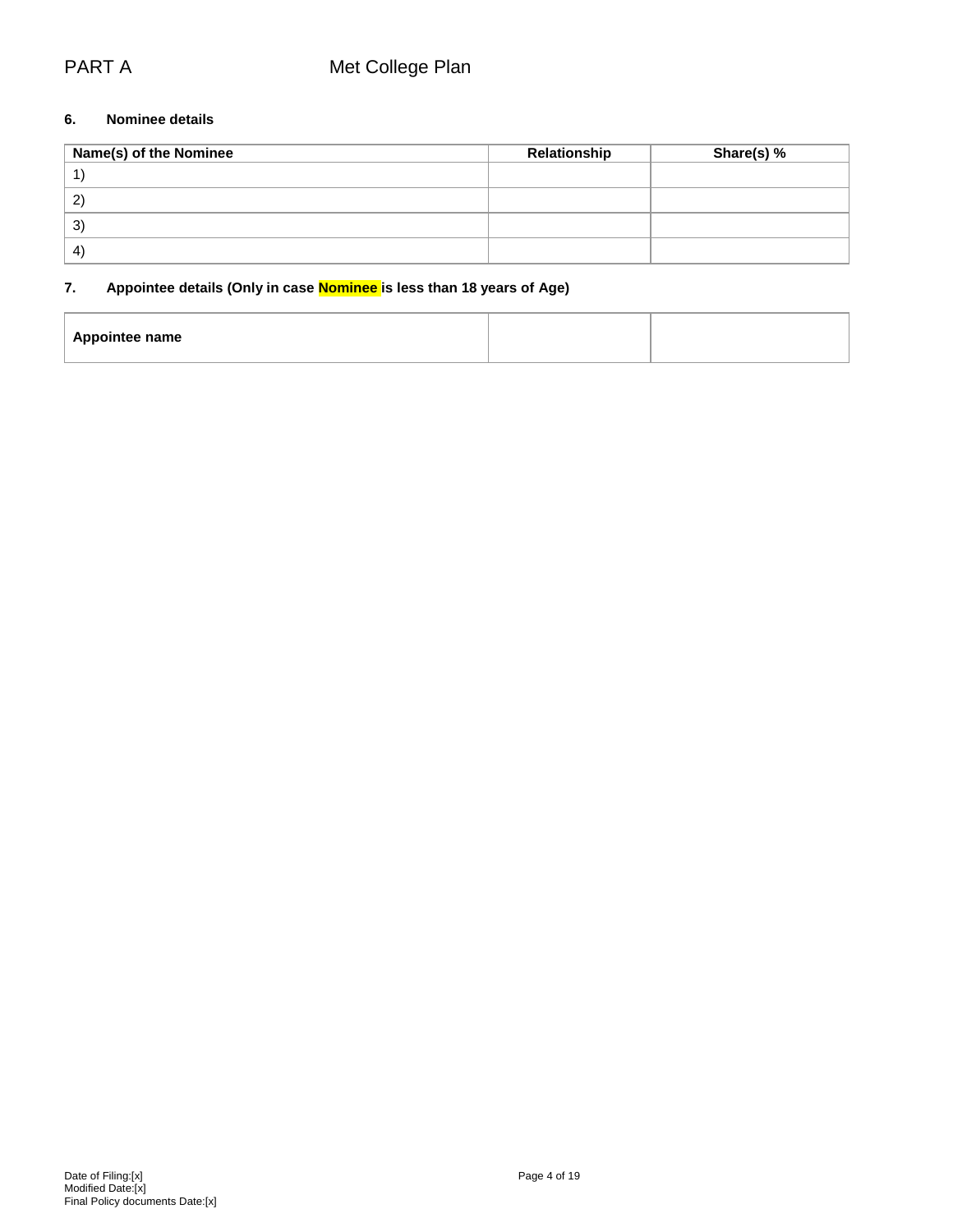# **DEFINITIONS APPLICABLE TO YOUR POLICY**

The words or terms below that appear in this **Policy** in initial capitals and **bold** type will have the specific meaning given to them below. These defined words or terms will, where appropriate to the context, be read so that the singular includes the plural, and the masculine includes the feminine.

- **1. Age** means age of the **Insured** as of his last birthday and is as shown in the **Schedule**.
- **2. Annual Premium** means one full year's base premium paid by **You** to **Us** under the **Policy.**
- **3. Annualized Premium** means one full year's **Regular Premium** less loading charged if any by **Us**.
- **4. Application** means the proposal form and any other information given to **Us** to decide whether and on what terms to issue this **Policy**.
- **5. Appointee** means the person named in the **Schedule** to receive payment under this **Policy,** if the **(Nominee)** is a minor at the time payment becomes due under this **Policy.**
- **6. Basic Sum Assured** means the amount specified in the **Schedule**.
- **7. Business Day** means a working day of **Our** registered office.
- **8. Date of Commencement** means the date on which the **Policy** comes into effect and is as specified in the **Schedule**.
- **9. Financial Year** means the twelve month period between April and March of each calendar year**.**
- **10. Grace Period** means an additional period of 15 days, from the premium due date if the **Regular Premium** is payable monthly and 30 days for all other frequencies for payment of **Regular Premium,**, from the premium due date. The policy shall continue to be in force with the insurance cover during the Grace period.
- **11. Insured** means the person insured as named in the **Schedule.**
- **12. IRDA** means the Insurance Regulatory and Development Authority.
- **13. Maturity Date** means the expiry date of this **Policy** as shown in the **Schedule.**
- **14. Nominee** means the person named in the **Schedule** who has been nominated by **You** to receive the benefits under the **Policy.**
- **15. Policy** means this document, any endorsements issued by **Us**, the **Schedule** and the **Application**.
- **16. Policy Anniversary** means the period of one year from the **Date of Commencement** and every date falling one year thereafter, till the **Maturity Date.**
- **17. Policy Term** means the period commencing on the **Date of Commencement** and concluding on the **Maturity Date**.
- **18. Policy Year** means a period of twelve consecutive calendar months from the **Date of Commencement.**
- **19. Premium Payment Term** means the period specified in the **Schedule** for which **Regular Premium** must be paid.
- **20. Regular Premium** means the regular payments to be made by **You**, to keep the **Policy** in force, in accordance with the frequency of payment chosen by **You** and is the amount as specified in the **Schedule**.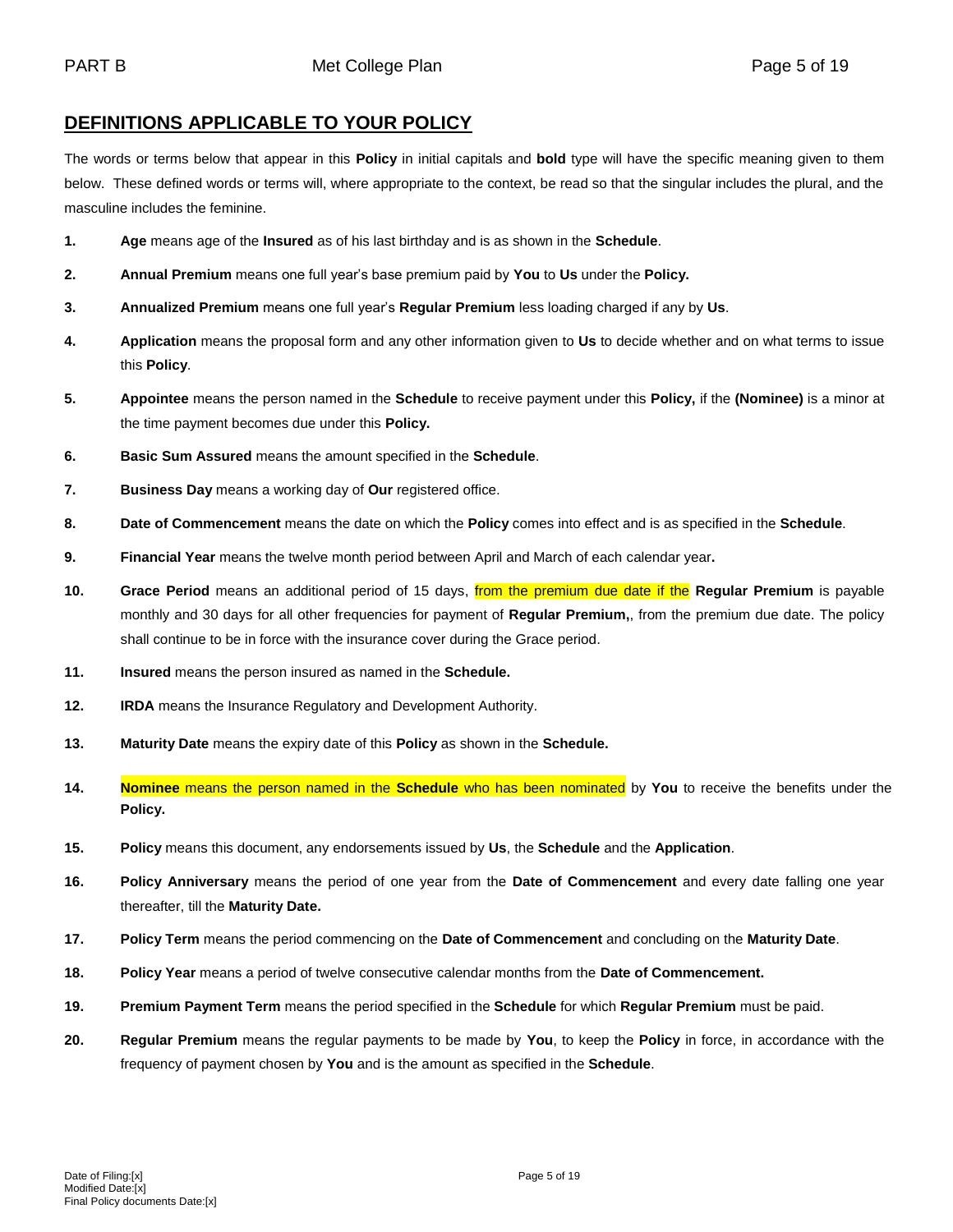- **21. Revival Period** means a period of 2 years from the due date of the first unpaid **Regular Premium** during which the **Policy** may be revived.
- **22. Rider** means the rider terms and conditions that are attached to and form a part of the **Policy**. The **Schedule** will specify if any **Riders** are available and in force under the **Policy**.
- **23. Schedule** means the policy schedule set out above that **We** have issued, along with any annexure, tables or endorsements attached to it from time to time.
- **24. Surrender Value** means the amount that is calculated in accordance with Part D.
- **25. We**, **Us** or **Our** means PNB MetLife India Insurance Company Limited.
- **26. You** or **Your** means the **Policyholder** as named in the **Schedule.**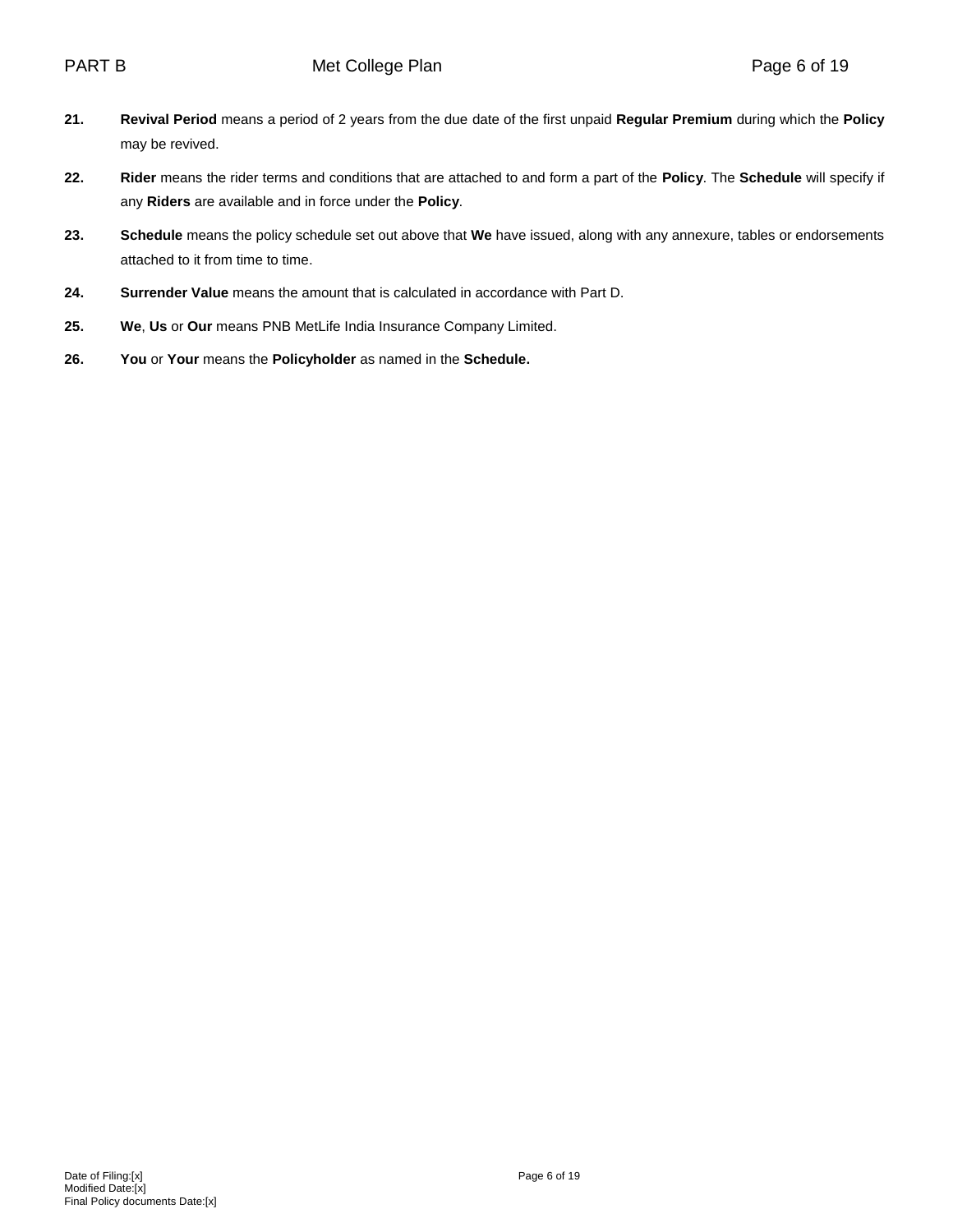# **POLICY FEATURES, BENEFITS & PREMIUM PAYMENT CONDITIONS**

## **1. Policy Features**

Met College Plan is the name of the product offered by Us. It is a non-linked traditional, Regular pay, deferredparticipating, non-linked endowment plan. Your Policy provides the following benefits

## **2. Policy Benefits**

## 2.1. **Death Benefit**

- 2.1.1. Upon the **Insured's** death when the **Policy** is in full force and effect, **We** will pay the **Nominee** the Death Sum Assured plus the accrued Simple Revisionary Bonuses. The Death Sum Assured is higher of 10 times of the Annualized Premium or Minimum Guaranteed Sum Assured on Maturity or Absolute amount assured to be paid on death or 105% of all premiums paid, as the case may be. The absolute amount assured on death is the **Basic Sum Assured** and the Minimum Guaranteed Sum Assured on Maturity is 40% of the **Basic Sum Assured.**
- 2.1.2. In addition to the **Death Benefit** payable, on the **Insured's** death, the **Policy** shall remain in force till the **Maturity Date** and all the future **Regular Premiums** that would otherwise have been payable will be waived. At the end of the **Policy Term**, **We** shall pay 40% of the Basic Sum Assured plus the accrued Simple Revisionary Bonuses after the **Insured**'s death plus Terminal Bonus, if any, to the **Nominee**/ **Appointee** (As applicable).

 If **Nominee** predeceases the **Policyholder**, then the **Policyholder** can add another **Nominee** and continue the **Policy.** However, in case the **Nominee** also dies after the death of the **Policyholder,** the **Policy** shall be continued by paying benefits, as and when due, to the legal heir of the **Policyholder.**

 **2.1.3** This policy cannot be surrendered once the **Death Benefit** is paid.

## 2.2. **Survival Benefits**

(i) **We** will pay an amount equal to 20% of the **Basic Sum Assured** on the end of the **Policy Anniversary** for 3 Policy Years before the Maturity Date provided that **You/Insured** (as applicable) are alive on each such date when the payment becomes due.

### 2.3. **Maturity Benefits**

(i) If the **Insured** is alive and the **Policy** is in force on the **Maturity Date**, **We** will pay 40% of **Basic Sum Assured** plus all the accrued **Simple Reversionary Bonuses** plus the **Terminal Bonus** (if any) to **You** and the **Policy** and all benefits thereunder shall terminate**.**

### 2.4. **Bonus**

The following two bonuses may be declared by **Us** under this **Policy** in **Our** sole and absolute discretion. None of these bonuses are guaranteed to be declared and declaration will depend on **Our** actual experience.

### **Simple Reversionary Bonus**

(a) **We** may declare a Simple Reversionary Bonus at the end of each **Financial Year** following the completion of the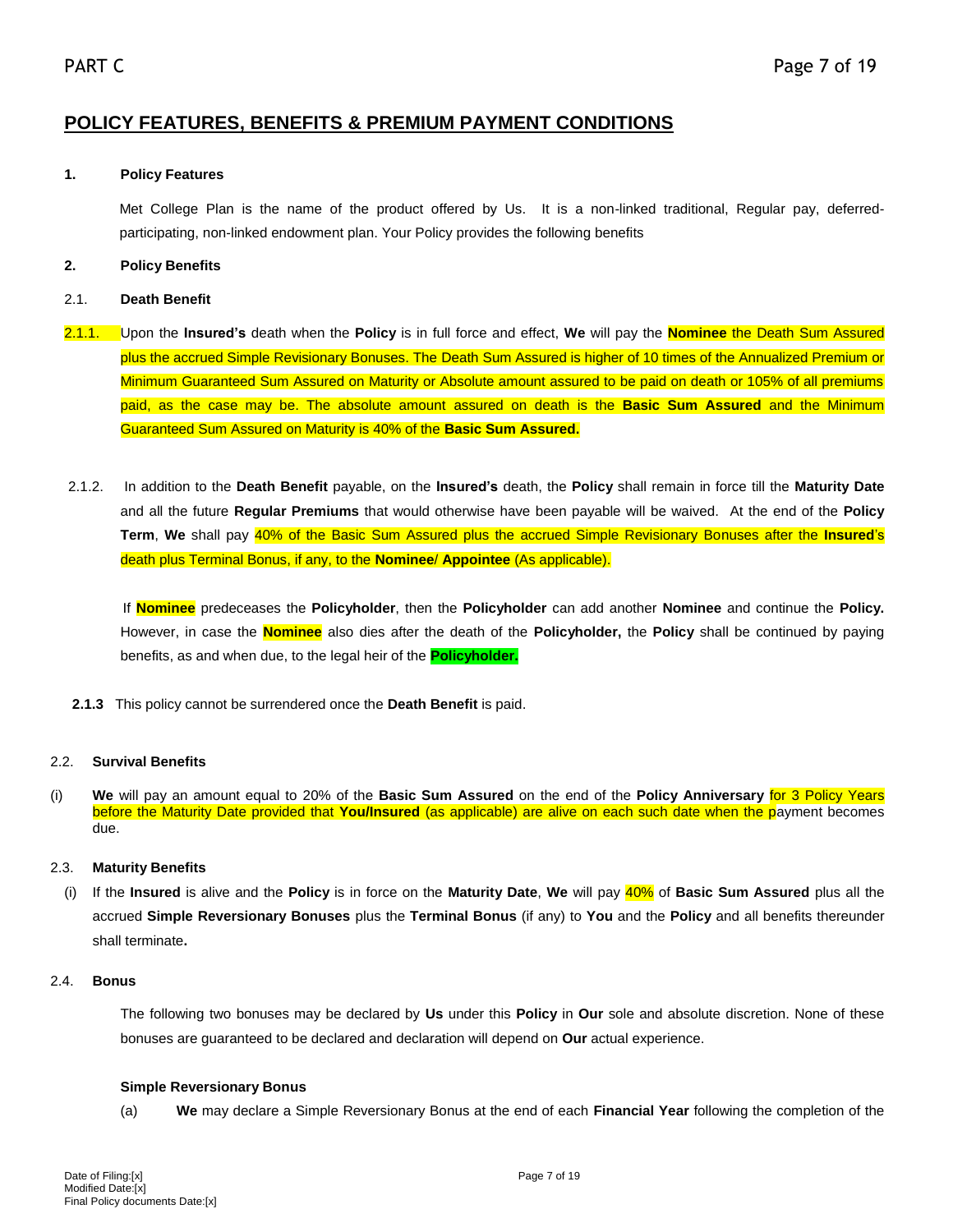first 2 **Policy Years** if the **Policy** is in force at the time the Simple Reversionary Bonus is proposed to be declared. The Simple Reversionary Bonus declared will be a percentage of the **Basic Sum Assured** and will be credited to the **Policy** on the **Policy Anniversary** immediately following the declaration of the Simple Reversionary Bonus. Once the Simple Reversionary Bonus is declared it is guaranteed to be paid by **Us** in accordance with the terms of the **Policy**. In case of death of the Insured during the 3rd **Policy Year,** Simple Reversionary Bonus will be payable along with the **Death Benefit**.

## **Terminal Bonus**

(b) **We** may declare a Terminal Bonus after the completion of the first 5 **Policy Years**. The Terminal Bonus declared will be a percentage of the Simple Reversionary Bonus declared by **Us** and payable to You or Your Nominee / Appointee on maturity of the Policy as the case maybe.

### 2.5. **Suicide Exclusion**

If the **Insured's** death is due to suicide (whether sane or insane at the time of suicide) within one year from the **Date of Commencement**, **Our** liability to make payment under the **Policy** will be limited only to refunding 80% of the total **Regular Premium** received under the **Policy**. **We** shall not be liable to pay any interest on this amount.

If the **Insured's** death is due to suicide (whether sane or insane at the time of suicide) within one year from the date of the last revival of the **Policy**, **Our** liability to make payment under the **Policy** will be only limited to the higher of the **Surrender Value,** if any or 80% of the total **Regular Premium** received under the **Policy** till the date of death provided the Policy is in force**. We** shall not be liable to pay any interest on this amount.

## **3. Premium Payment Conditions**

### 3.1. **Payment of Regular Premium**

**You** must pay the **Regular Premium** on or before its due date specified in the **Schedule**. All taxes, cess, surcharge and other levies, whether existing now or introduced in the future, will be levied, as and when applicable, on the **Regular Premiums** to be paid by **You.**.

### 3.2. **Alteration of the Regular Premium Frequency**

**You** may change the frequency of **Regular Premium** payments provided that **You** give **Us** a written request and make payment of the Alteration Charges listed in Part E. The change in frequency will be applied only from the **Policy Anniversary** following the date of **Your** request.

## 3.3. **Grace Period**

**Regular Premium** that is not received in full by its due date may be paid in full during the **Grace Period**. Upon the **Insured's** death during the **Grace Period**, the Death Benefit shall be payable in full.

### 3.4. **Premium Discontinuance during the first 3 Policy Years**

If the **Regular Premium** for the first 3 **Policy Years** has not been received and the due **Regular Premium** is not received in full during the **Grace Period**, the **Policy** will lapse and no benefits shall be payable under the **Policy** on the occurrence of the **Insured's** death or otherwise. The Lapsed Policy can be reinstated within 2 years from the date of first unpaid premium. No Policy benefits will be payable if the Policy is not reinstated by paying all due premiums together with interest and revival fee.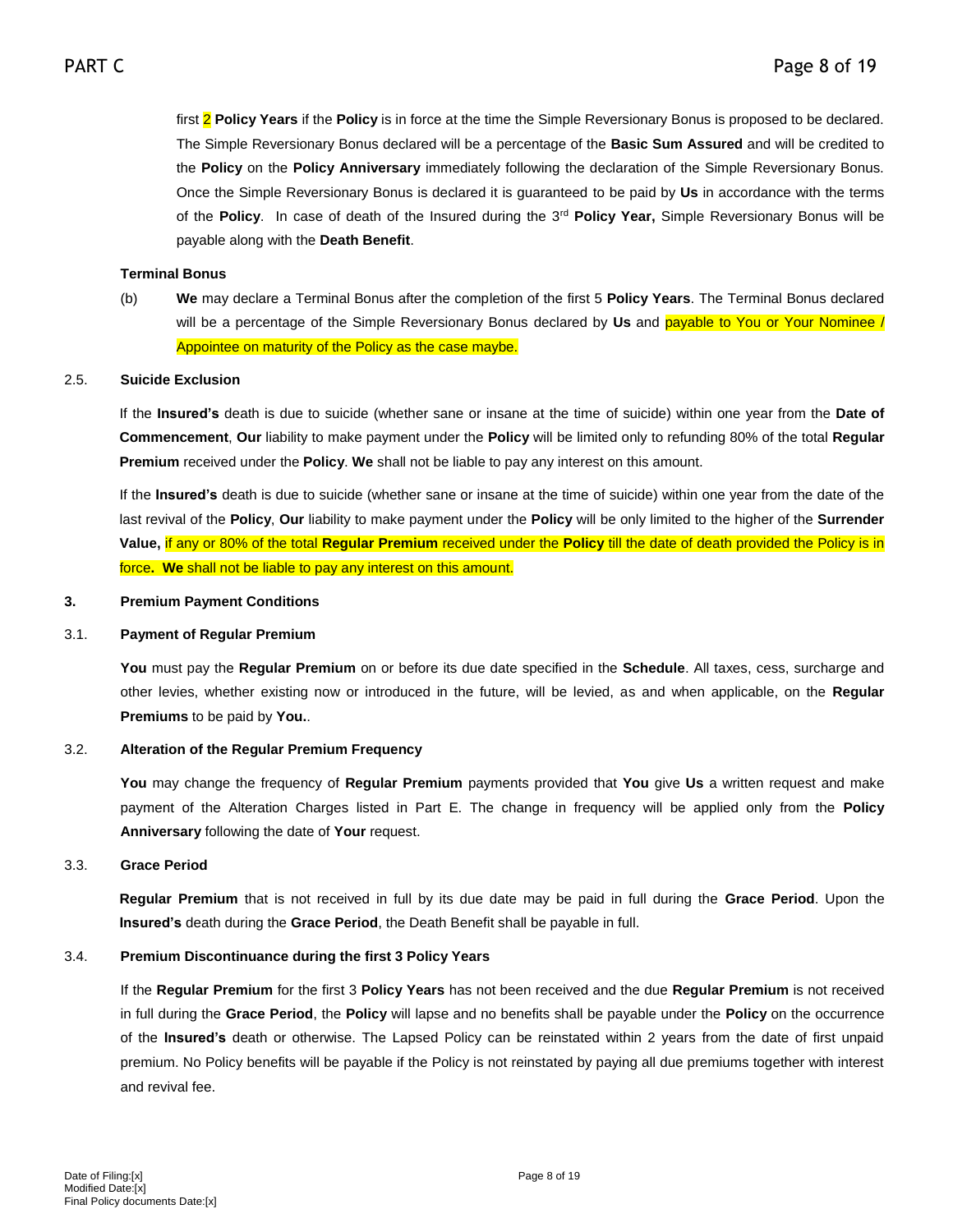## 3.5. **Premium Discontinuance after the completion of the first 3 Policy Years**

If the **Regular Premium** for the first 3 **Policy Years** has been received in full, however **Regular Premium** due from the 4th Policy Year has not received in full during the **Grace Period**, the **Policy** shall lapse.

During the **Revival Period**, **You** have an option to either revive the **Policy** by paying all due premiums together with interest and revival fee or covert the **Policy** to **Reduced Paid Up** ("**RPU**") or Surrender the Policy.

In case **You** do not choose from any of the three options set out above during the **Revival Period**, then **We** would convert **Your Policy** as **Reduced Paid Up** ("**RPU**") and benefits in accordance with below Clause above would be payable

3.6 The following benefits will be payable when the **Policy** is a Reduced Paid-up ("**RPU**") Policy:

**Reduced Death Benefit**: Upon the **Insured's** death when the **Policy** is a Reduced Paid-up Policy, **We** will pay the **Nominee** the Higher of {[RPU **Death Sum Assured** + accrued Simple Reversionary Bonuses], minimum guaranteed sum assured on maturity, absolute amount assured to be paid on death, 105% of all premiums paid}

Wherein; absolute amount paid on death is RPU **Death Sum Assured** defined as **Death Sum Assured** \* (Number of Installment Premiums paid/ Total number of Installment Premiums payable during the Premium Payment Term).

And, minimum guaranteed **Sum Assured** on maturity is RPU Maturity Sum Assured defined as Maturity Sum Assured \* (Number of Installment Premiums paid/ Total number of Installment Premiums payable during the Premium Payment Term). The **policy** terminates with the settlement of the Reduced Death Benefit.

**Bonus**: No Simple Reversionary Bonus or Terminal Bonus shall accrue to the **Policy** while the **Policy** is a Reduced Paid-up Policy. All Simple Reversionary Bonuses that have accrued before the **Policy** was converted to a Reduced Paid-up Policy shall continue to vest in the **Policy**.

**In case of Survival:** We shall pay a fixed amount of 20% of the Reduced **Basic Sum Assured** (as defined in Section 3.6 above) payable for 3 Policy Years falling immediately before the **Maturity Date**, provided the **Insured** is alive and the **Policy** is in **Reduced Paid Up** ("**RPU**") mode on the date each such payment becomes due.

## **In case of Maturity**

- **i.** We will pay 40% of the Reduced Basic Sum Assured plus the accrued Simple Reversionary Bonus, provided the **Insured** is alive till the **Maturity Date**.
- 3.7 **Surrender: You** may surrender the Policy in accordance with the surrender provisions in Part D.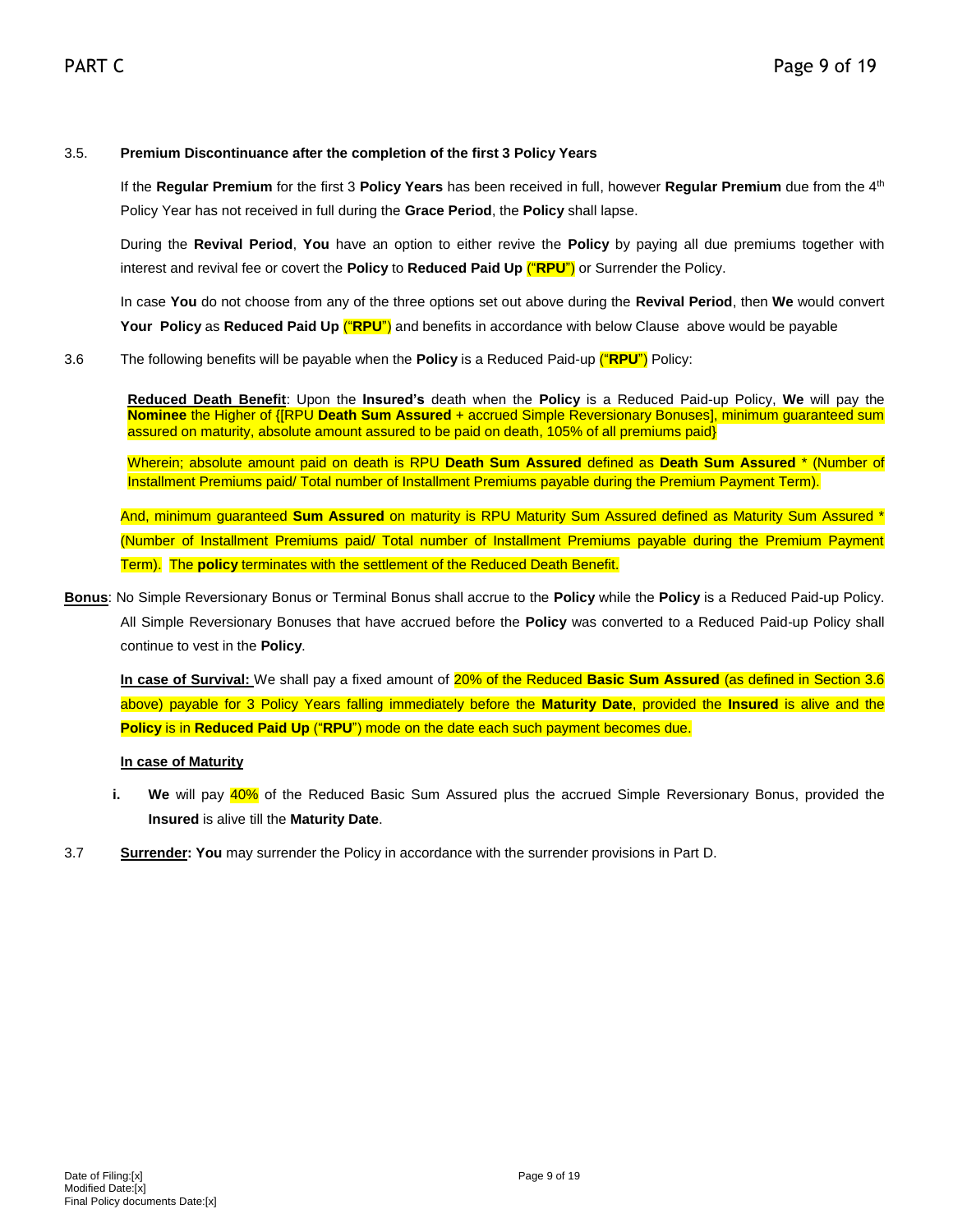## **POLICY SERVICING CONDITIONS**

**You are requested to refer to the Policy Servicing Conditions described below before making a request for Policy servicing to Us.**

## **1. Free Look Period**

If **You** have any objections to the terms and conditions of this **Policy**, **You** may cancel the **Policy** by giving a signed written notice to **Us** within 15 days from the date of receiving this Policy, stating the reasons for **Your** objection and **You** will be entitled to a refund of the **Regular Premiums** paid subject to a deduction of proportionate risk premium for the period of cover in addition to the expenses incurred on medical examination (if any) and the stamp duty charges.

## **2. Procedure for Revival of a Lapsed/Reduced Paid-up Policy**

A **Policy** that has lapsed or that has been converted to a Reduced Paid-up Policy in accordance with Part C may be revived during the **Revival Period** by giving **Us** written notice to revive the **Policy**, provided that:

- (a) Satisfactory evidence of insurability of the **Insured** in accordance with **Our** board approved underwriting policy is provided to **Us** at **Your** expense. **We** may charge extra premium for the continuance of the **Policy** in accordance with **Our** board approved underwriting policy;
- (b) The due **Regular Premium** and interest at the rate specified by **Us** is paid to **Us** in full. **We** may change the applicable interest rate from time to time with the approval of the **IRDA**;
- (c) The Revival Fee specified in Part E is received by **Us**;

### **3. Loan**

- (a) If the **Policy** is in force and **Regular Premium** for the first 3 **Policy Years** has been received in full and the **Policy** has attained a **Surrender Value** , then **We** may in **Our** sole and absolute discretion permit **You** to take a loan under the **Policy** provided that:
	- (i) The proposed loan amount does not exceed 90% of the Special Surrender Value calculated in accordance with Clause 4 below at the end of the relevant **Policy Year** less any unpaid **Regular Premiums** for that **Policy Year** and loan interest (if any) accrued to the end of that **Policy Year**;
	- (ii) The **Policy** shall be assigned to **Us** absolutely, to the extent of outstanding loan on the **Policy**. It is understood and agreed that this assignment will cancel all nominations and other assignments in force at the time, to the extent of the outstanding loan and interest, the loan is granted.
- (b) If a loan is granted to **You** under then it is agreed and understood that:
	- (i) **You** shall re-pay the loan in the manner and in the amounts specified by **Us** at the time of disbursement of the loan;
	- (ii) **We** shall charge interest on the loan amount granted at such rates of interest prevailing at the time of disbursement of the loan;
	- (iii) Interest on the loan is due at the end of each **Policy Year**. If the interest amount is not received in full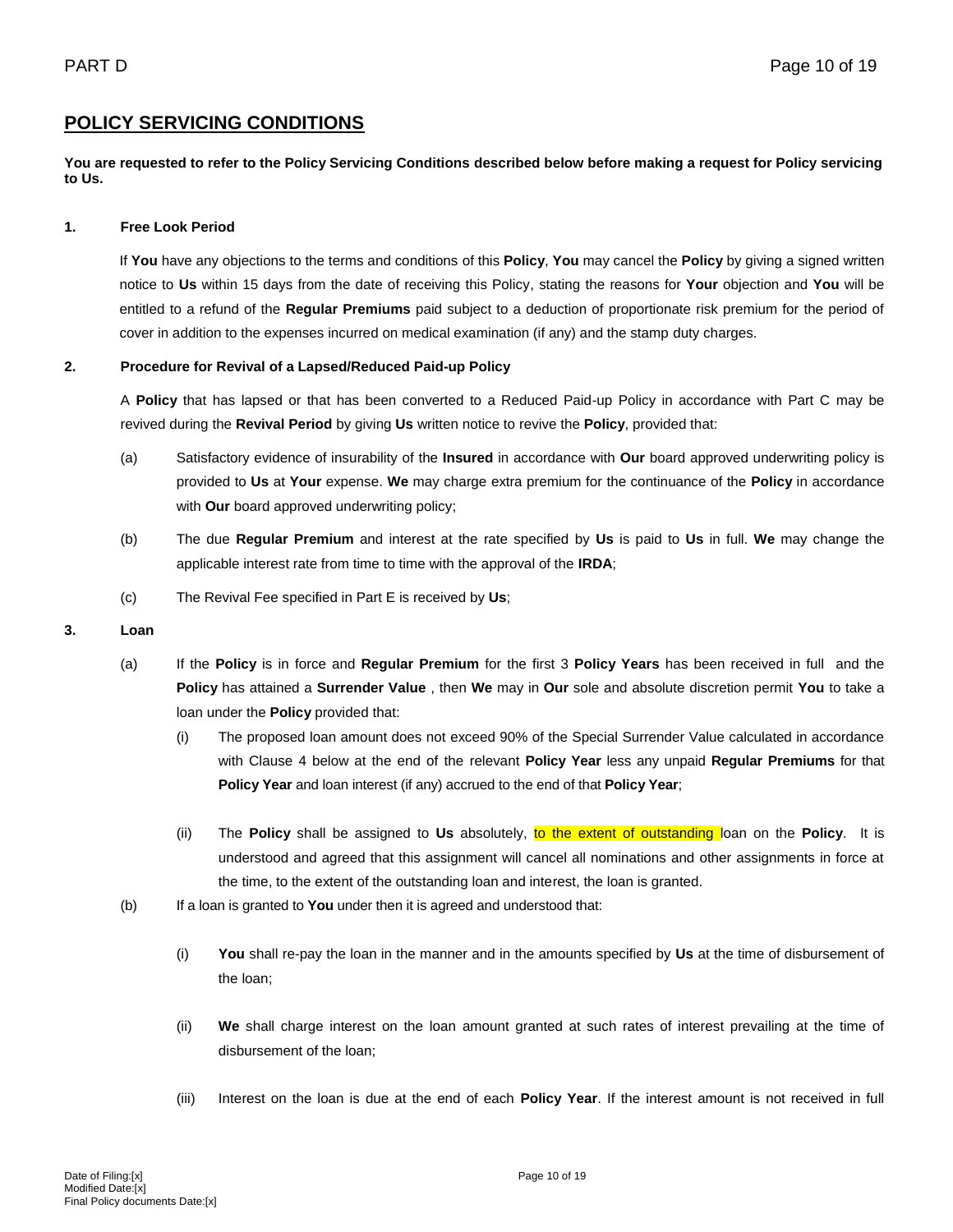within 30 days of it becoming due, the interest amount will be added to the loan principal amount. The revised loan principal amount (as on the due date of the interest amount) will bear interest at the same rate as the original loan principal;

- (iv) **You** may take any additional loan under the **Policy** provided that the proposed loan amount and the existing loan principal cumulatively do not exceed 90% of the Special Surrender Value calculated in accordance with Clause 4 below at the end of the current **Policy Year** less any unpaid **Regular Premiums** for that **Policy Year** and loan interest (if any) accrued to the end of that **Policy Year**;
- (v) If the **Insured** dies before all outstanding loan amounts have been received by **Us**, then **We** will deduct an amount equal to the outstanding loan amount plus the interest due thereon from the **Death Benefit** payable under the **Policy**.

## **4. Surrender**

**We** will pay the **Surrender Value** if the **Policy** is surrendered after the **Regular Premium** for at least the first 3 **Policy Years** has been received. The **Policy** and all benefits under the **Policy** shall automatically terminate on the surrender of the **Policy**. The **Surrender Value** payable on surrender of the **Policy** is the higher of the Guaranteed Surrender Value and the Special Surrender Value which are calculated as follows:

- (a) **Guaranteed Surrender Value**: The Guaranteed Surrender Value is the minimum surrender value guaranteed to be paid by **Us** which is equal to a percentage of the total Regular Premiums received (excluding taxes, cess and extra premiums paid) plus the surrender value of the accrued Simple Reversionary Bonus less any Srvival Benefit(s) already paid. (Refer annexures)
- (b) **Special Surrender Value**: The Special Surrender Value is calculated by **Us** based on the Reduced Basic Sum Assured which is discounted by the applicable special surrender value factor plus the accrued Simple Reversionary Bonus. The Special Surrender Value is not guaranteed and the special surrender value factors may be changed by **Us** from time to time with the approval of the IRDA. **You** may check the applicable special surrender value with **Us** before surrendering the **Policy**.

### **5. Claims Procedure**

**We** will not be obliged to make any payment of the Death Benefit unless and until **We** have received all of the information and documentation **We** request, including but not limited to:

- (a) The original **Policy** document;
- (b) The claim form prescribed by **Us**, duly completed;
- (c) The official death certificate issued by a competent governmental authority;
- (d) First Information Report, police inquest report and a post-mortem report where the **Insured's** death is due to an unnatural cause;
- (e) Proof of title to the **Policy** where applicable;
- (f) **Nominee**/**Appointee**/legal heir identification and address proof as per regulatory requirements.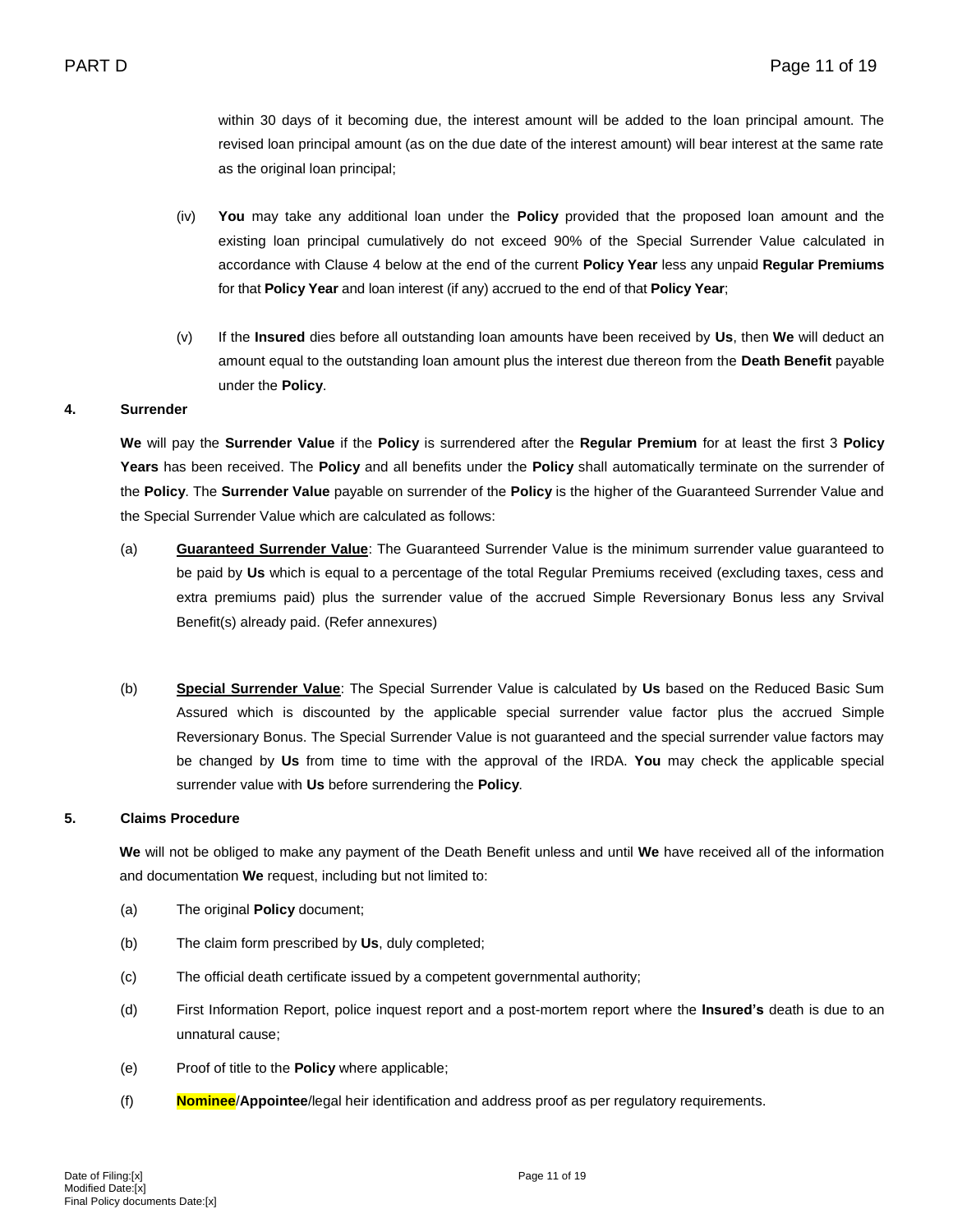- **6. Maturity Benefit payout procedure: We** will not be obliged to make any payment of the Maturity Benefit unless and until **We** have received all of the information and documentation **We** request, including but not limited to:
	- (a) The **Policy** document.
	- (b) The claim form prescribed by **Us**, duly completed;
	- (c) The discharge voucher prescribed by **Us**, duly completed

## **7. Termination of the Policy**

The **Policy** shall be terminated on the occurrence of the earliest of the following:

- (a) Payment of the Death Benefit specified in Part C in full;
- (b) The payment of Surrender Value of the **Policy**;
- (c) The payment of **Maturity Benefit** ;
- (d) On the expiry of the **Revival Period** provided that the **Policy** has not been converted to a Reduced Paid-up Policy in accordance with Part C.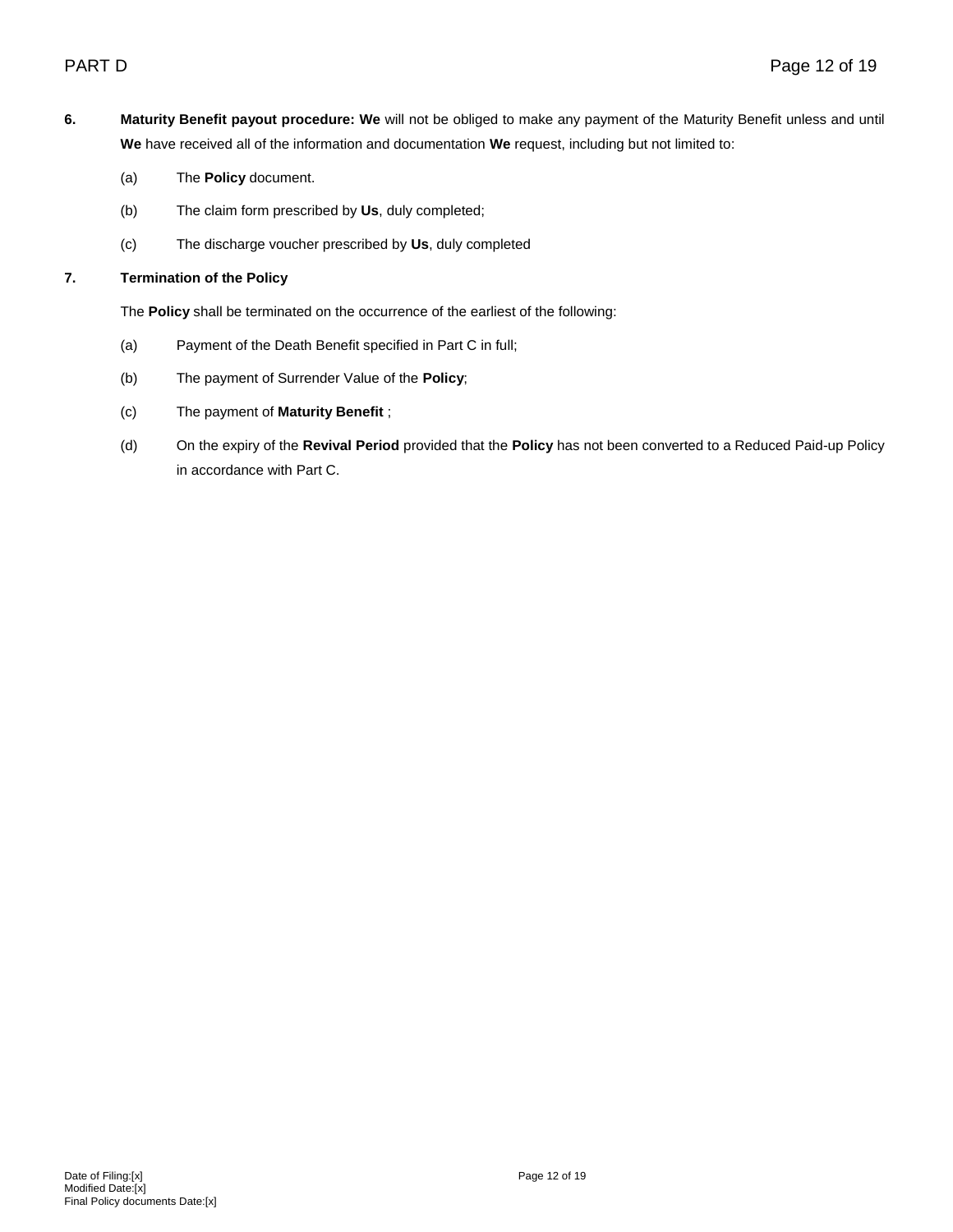# **POLICY CHARGES**

.

The following fees/charges are applicable under this **Policy**:

- 1. Alteration Charges: This charge is payable for each request that **You** make to **Us** to change the applicable frequency for payment of the **Regular Premium** under the **Policy** in accordance with the Premium Payment Conditions in Part C. The Alteration Charges presently are Rs.100 for each request. This charge is subject to change with the approval of the **IRDA**.
- 2. Revival Fee: This fee is payable for each request that **You** make to **Us** to revive a lapsed/Reduced Paid-up Policy in accordance with the Revival provisions in Part D. The Revival Fee is presently Rs.250 for each request. This fee is subject to change with the approval of the **IRDA**.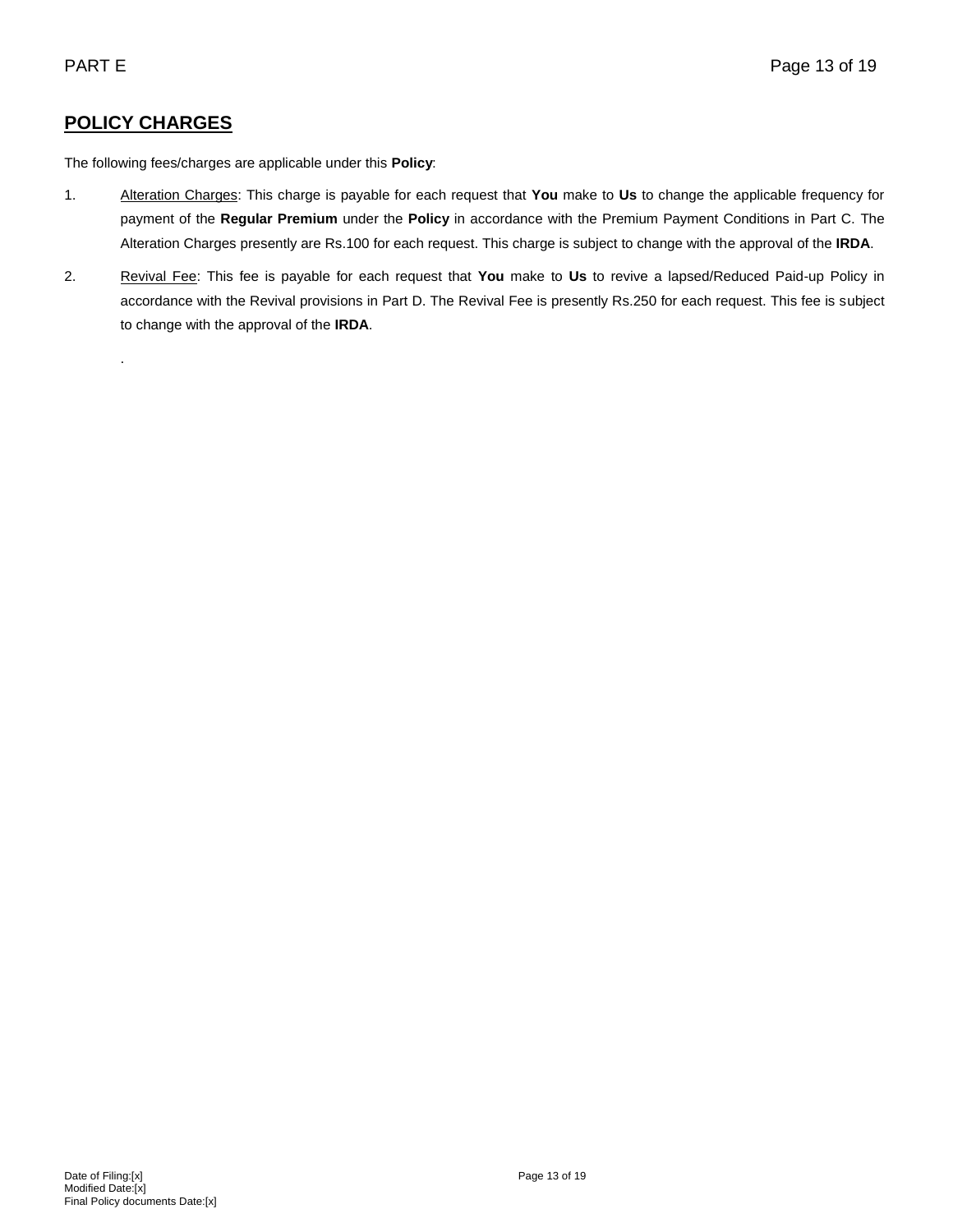## **GENERAL TERMS & CONDITIONS**

## **The following general terms and conditions are applicable to Your Policy.**

If **You** wish to change the **Nominee**, assign the **Policy** or update **Your/Nominee's** address or other contact details in **Our** records, **You** should do so only through the forms prescribed by **Us** for these purposes. These forms are available at **Our** offices or may be obtained from **Your** financial advisor.

## 1. **Nomination:**

**You** may nominate a **Nominee** or change an existing **Nominee** before the completion of **Policy Term** in accordance with Section 39 of the Insurance Act, 1938 by giving **Us** prior written notice. No nomination or change in **Nominee** will be effective before it is registered in **Our** records and **We** have sent an endorsement confirming the identity of the **Nominee**. In registering a nomination, **We** do not accept any responsibility or express any opinion as to its validity or legality. Change of the existing **Nominee**, during the term of this Policy, shall be permitted only upon the death of such **Nominee**.

## 2. **Assignment**

**You** may assign this **Policy** in accordance with Section 38 of the Insurance Act, 1938 by giving **Us** prior written notice. An assignment will be effective against **Us** only once **We** have received written notice of the assignment and a copy of the **Policy** document and **We** have sent an endorsement confirming that the assignment has been recorded. In registering an assignment, **We** do not accept any responsibility or express any opinion as to its validity or legality.

## 3. **Taxation**

The tax benefits on the **Policy** shall be as per the prevailing tax laws in India and amendments thereto from time to time. In respect of any payment made or to be made under this **Policy**, **We** will deduct or charge or recover taxes including service tax and other levies as applicable at such rates as notified by the government or such other body authorized by the government from time to time. Tax laws are subject to change.

## 4. **Currency & Place of Payment**

All amounts payable either to or by **Us** will be paid in the currency shown in the **Schedule**. Such amounts will be paid by a negotiable bank draft or cheque drawn on a bank in the country in which the currency of this **Policy** is denominated.

### 5. **Disclosure & Fraud**

This **Policy** has been issued on **Your** representation that **You** have made full and accurate disclosures of all material facts and circumstances and that **You** have not misrepresented or suppressed any material facts or circumstances. In the event it is proved in accordance with Section 45 of Insurance Act, 1938 that **You** have misrepresented or suppressed any material fact or circumstances **We** shall terminate the Policy by paying the **Surrender Value,** if any.

If **You** or the **Nominee** or the Appointee or anyone acting for **You/ Nominee/Appointee** or at **Your/ Nominee/Appointee's** direction or with **Your/ Nominee/Appointee's** knowledge is proved in accordance with Section 45 of Insurance Act, 1938 to have sent or advanced any claim knowing it to be false, fraudulent or dishonest in any respect then this **Policy** will be void and **We** will pay the **Surrender Value,** if any.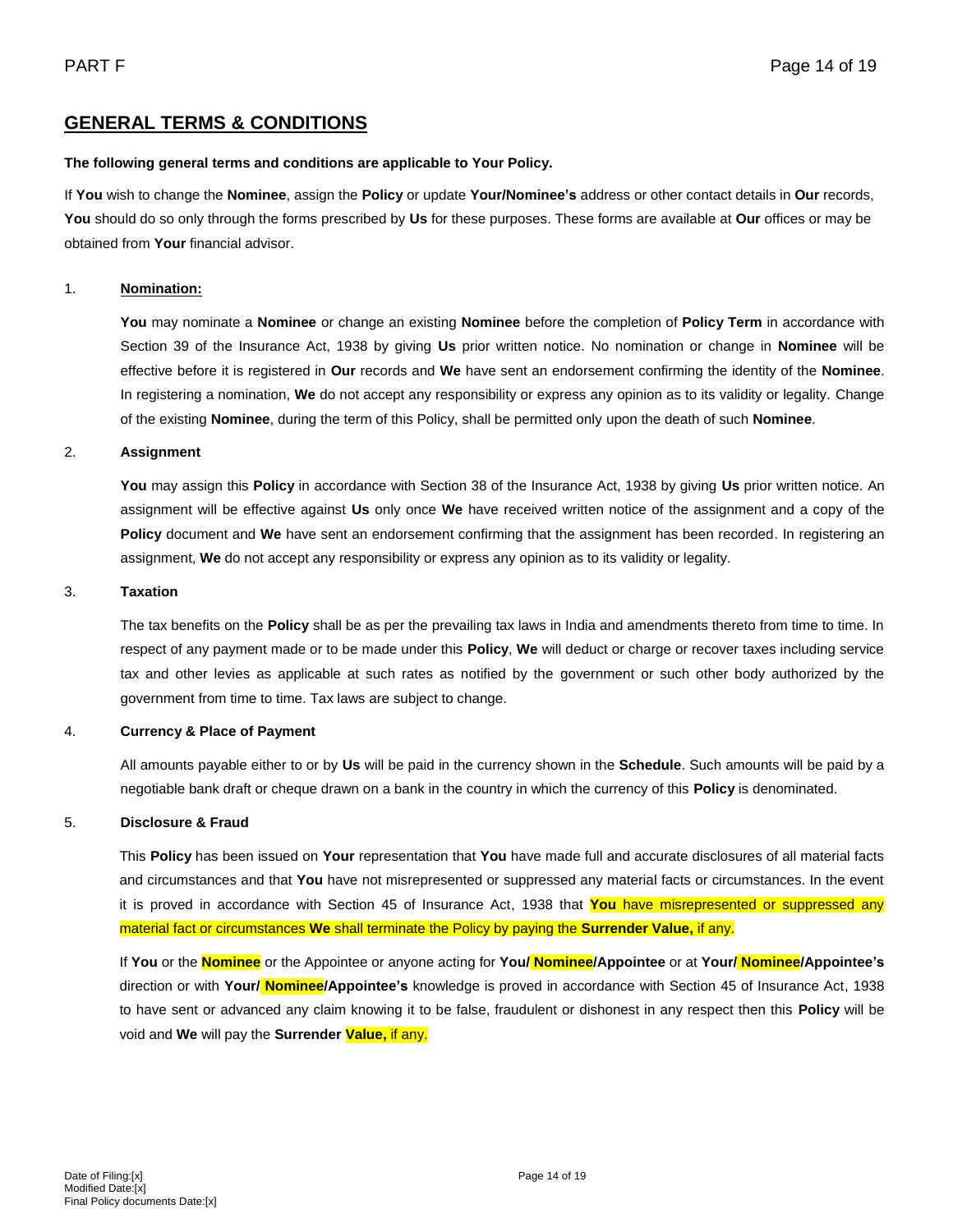## 6. **Section 45 of the Insurance Act, 1938**

No policy of life insurance effected before the commencement of this Act shall after the expiry of two years from the date of commencement of this Act and no policy of life insurance effected after the coming into force of this Act shall after the expiry of two years from the date on which it was effected, be called in question by an insurer on the ground that a statement made in the proposal for insurance or in any report of a medical officer, or referee, or friend of the insured, or in any other document leading to the issue of the policy, was inaccurate or false, unless the insurer shows that the such statement was on material matter or suppressed facts which it was material to disclose and that it was fraudulently made by the policy owner and that the owner knew at the time of making it that the statement was false or that it suppressed facts which it was material to disclose.

Provided that nothing in this section shall prevent the insurer from calling for proof of age at any time if he is entitled to do so, and no policy shall be deemed to be called in question merely because the terms of the policy are adjusted on subsequent proof that the age of the life insured was incorrectly stated in the proposal.

## 7. **Proof of Age**

- (a) Subject to Section 45 of the Insurance Act 1938, if the actual age of the **Insured** differs from the **Age** stated in the **Application** then:
	- (i) If the actual age proves to be higher than what is stated in the **Application**, the **Basic Sum Assured** will be adjusted to that which would have been purchased by the amount of premium paid, had the age been correctly stated. The **Policy** will continue to be in force;
	- (ii) If the actual age proves to be lower than what is stated in the **Application**, the premium paid in excess will be refunded to **You** without interest or may be adjusted towards future premium at **Our** sole discretion. The **Policy** will continue to be in force.
- (b) If the **Insured**'s actual age is such that it would have made him/her ineligible for the insurance cover stated in the **Policy**, **We** reserve the right at **Our** sole discretion to take such action as may be deemed appropriate including cancellation of the **Policy** upon payment of the **Surrender Value**, if any.

## 8. **Loss of the Policy Document**

If the **Policy** is lost or destroyed, **You** may make a written request for a duplicate **Policy** which **We** will issue duly endorsed to show that it is in place of the original document, as long as **You** first pay **Us** the Miscellaneous Fee specified in Part E. Upon the issue of a duplicate **Policy**, the original will cease to have any legal force or effect.

## 9. **Travel, Residence & Occupation**

This **Policy** does not impose any restrictions as to travel, residence or occupation.

## 10. **Governing Law & Jurisdiction**

The terms and conditions of the **Policy** shall be governed by and be subject to Indian law and be subject to the sole and exclusive jurisdiction of the Indian courts.

## 11. **Our Address for Communications**

All notices and communications in respect of this **Policy** shall be addressed to **Us** at the following address: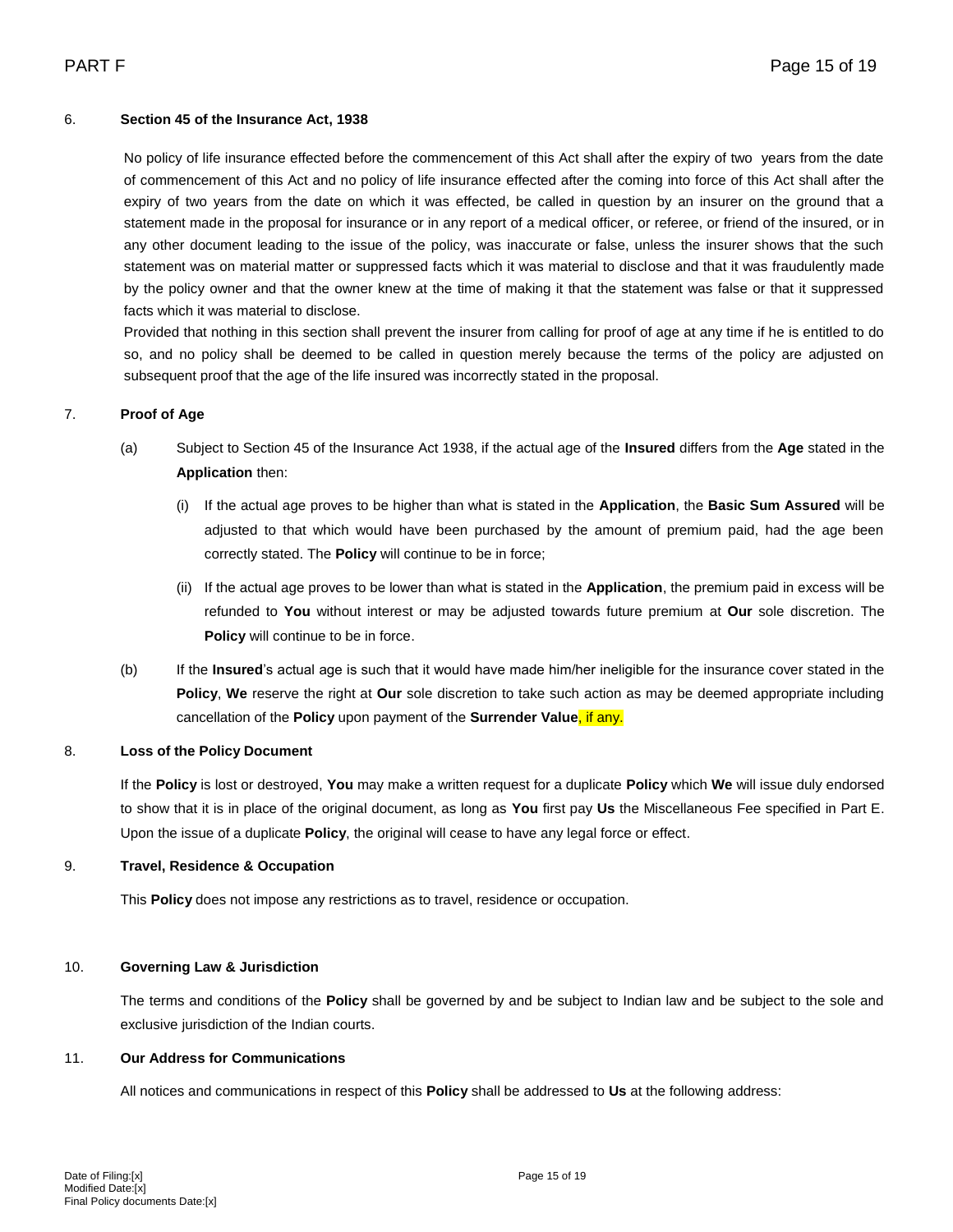**PNB MetLife India Insurance Company Ltd., 'Brigade Seshamahal' 5 Vani Vilas Road Basvangudi Bangalore – 560 004 India.**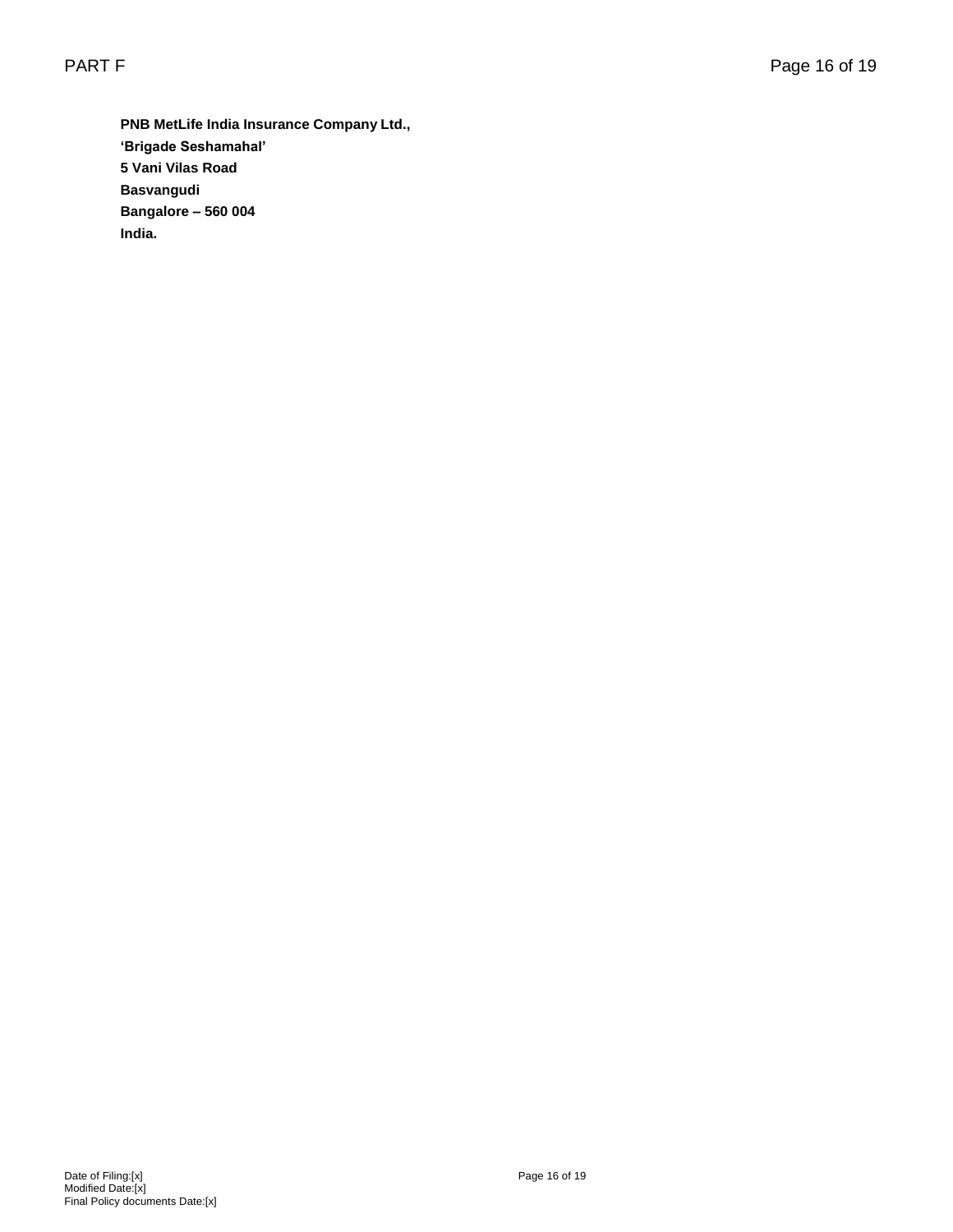## **GRIEVANCE REDRESSAL MECHANISM & OMBUDSMAN DETAILS**

## **Grievance Redressal Mechanism**

In case **You** have any query or complaint or grievance, **You** may approach **Our** office at the following address:

**PNB MetLife India Insurance Company Ltd., 'Brigade Seshamahal' 5 Vani Vilas Road Basvangudi Bangalore – 560 004 India.** 

**Toll Free Help line: 1-800-425-6969 (8am –8pm) Phone: +91 80 2650 2244 Fax +91 80 41506969 Email: [indiaservice@pnbmetlife.com](mailto:indiaservice@pnbmetlife.com) Web: www.pnbmetlife.com** 

Please address **Your** queries or complaints to **Our** customer services department, and **Your** grievances to **Our** grievance redressal officer, who are authorized to review **Your** queries or complaints or grievances and address the same. Please note that only an officer duly authorized by **Us** has the authority to resolve **Your** queries or complaints or grievances. **We** shall in no way be responsible, or liable, or bound by, any replies or communications or undertakings, given by or received from, any financial advisor or any employee who was involved in selling **You** this **Policy**.

In case **You** are not satisfied with the decision of the above office, or have not received any response within 10 days, **You** may contact the following official of the **IRDA** for resolution:

**Grievance cell (Complaint against Life insurer) Insurance Regulatory and Development Authority Parishrama Bhawanam, 5-9-58/B, Basheerbagh, Hyderabad – 500 004. Phone: +91-40- 6682 0964/6678 9768 (Ext –251) E-mail: [lifecomplaints@irda.gov.in](mailto:lifecomplaints@irda.gov.in)**

In case **You** are not satisfied with **Our** decision/resolution of the **Company**, **You** may approach the insurance ombudsman at the address in the list of ombudsman below, if **Your** grievance pertains to**:**

- (a) Insurance claim that has been rejected or dispute of a claim on legal construction of the **Policy;**
- (b) Delay in settlement of claim;
- (c) Dispute with regard to premium; or
- (d) Non-receipt of **Your Policy** document.

The complaint should be made in writing duly signed by the **You**, **Nominee** or by **Your** legal heirs with full details of the complaint and the contact information of complainant

As per Rule 13(3) of the Redress of Public Grievances Rules 1998, the complaint to the insurance ombudsman can be made:

(a) Only if the grievance has been rejected by the grievance redress machinery of the Insurer;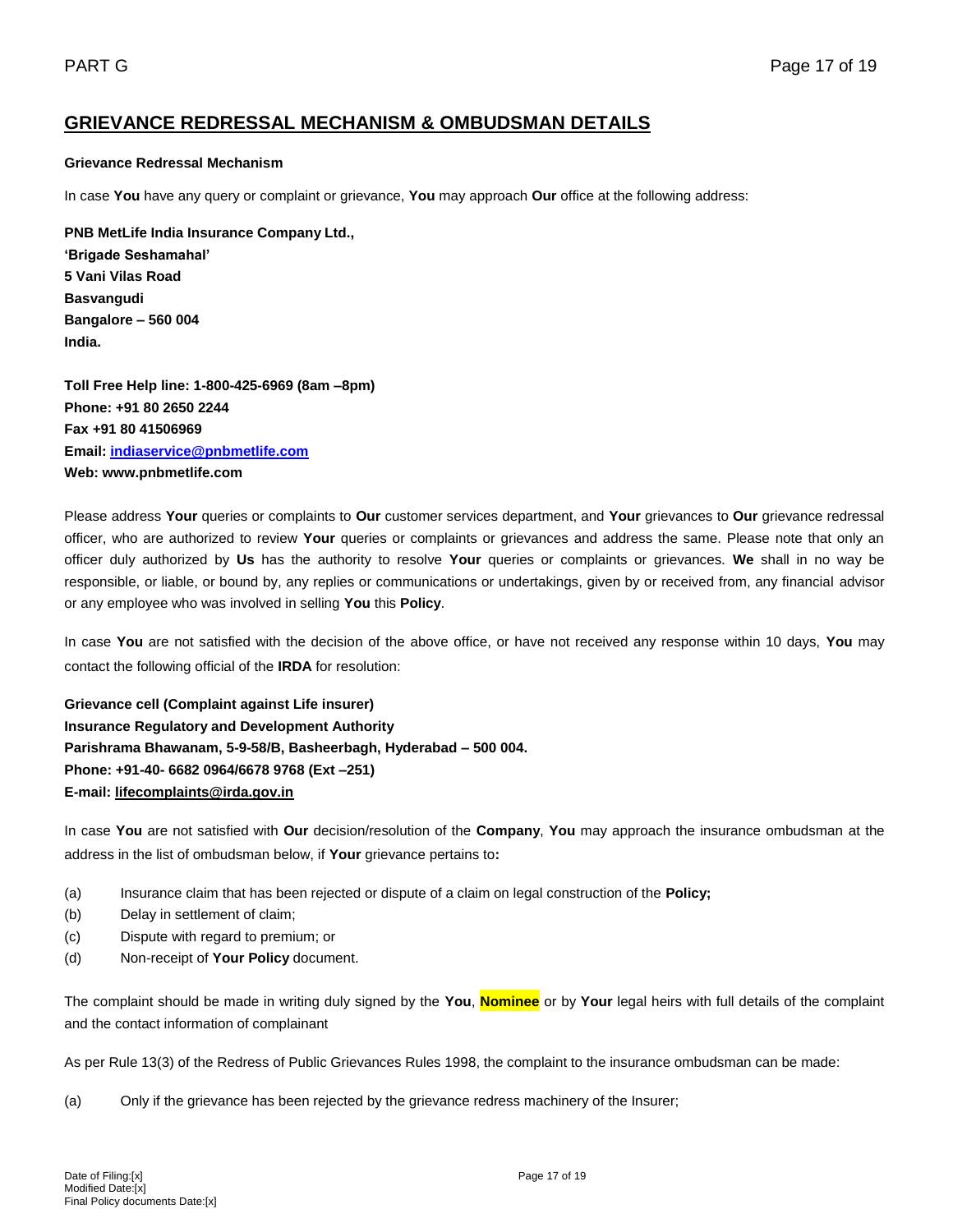- (b) Within a period of one year from the date of rejection by the insurer; and
- (c) If it is not simultaneously under any litigation.

## **List of Insurance Ombudsman**

| <b>CONTACT DETAILS</b>                                                                                                                                                                                                                                                          | <b>JURISDICTION</b>                                                                                                                    |  |
|---------------------------------------------------------------------------------------------------------------------------------------------------------------------------------------------------------------------------------------------------------------------------------|----------------------------------------------------------------------------------------------------------------------------------------|--|
| <b>AHMEDABAD</b><br>Sh. P.Ramamoorthy<br>Office of the Insurance Ombudsman,<br>2nd floor, Ambica House,<br>Near C.U. Shah College,<br>5, Navyug Colony, Ashram Road,<br>Ahmedabad - 380 014<br>Tel.:- 079-27546150/139<br>Fax: - 079-27546142<br>Email:-ins.omb@rediffmail.com  | State of Gujarat and Union<br>Territories of Dadra & Nagar<br>Haveli and Daman and Diu.                                                |  |
| <b>BHOPAL</b><br>Sh.Raj Kumar Srivastava<br>Office of the Insurance Ombudsman,<br>Janak Vihar Complex,<br>2nd Floor, 6, Malviya Nagar, Opp. Airtel,<br>Bhopal - 462 011.<br>Tel.:- 0755-2769200/201/202<br>Fax:- 0755-2769203<br>Email:-bimalokpalbhopal@gmail.com              | States of Madhya Pradesh and<br>Chattisgarh.                                                                                           |  |
| <b>BHUBANESHWAR</b><br>Office of the Insurance Ombudsman,<br>62, Forest park,<br>Bhubneshwar - 751 009.<br>Tel.:- 0674-2596461/2596455<br>Fax:- 0674-2596429<br>Email:-joobbsr@dataone.in                                                                                       | State of Orissa.                                                                                                                       |  |
| <b>CHANDIGARH</b><br>Sh.Manik B.Sonawane<br>Office of the Insurance Ombudsman,<br>S.C.O. No. 101, 102 & 103, 2nd Floor,<br>Batra Building, Sector 17 - D,<br>Chandigarh - 160 017.<br>Tel.:- 0172-2706196/5861/6468<br>Fax:- 0172-2708274<br>Email:-ombchd@yahoo.co.in          | States of Punjab, Haryana,<br>Himachal Pradesh, Jammu &<br>Kashmir and Union territory of<br>Chandigarh.                               |  |
| <b>CHENNAI</b><br>Sh. Virender Kumar<br>Office of the Insurance Ombudsman,<br>Fatima Akhtar Court,<br>4th Floor, 453 (old 312), Anna Salai, Teynampet,<br>CHENNAI - 600 018.<br>Tel.:- 044-24333678/664/668<br>Fax:- 044-24333664<br>Email:-chennaiinsuranceombudsman@gmail.com | State of Tamil Nadu and Union<br>Territories - Pondicherry Town<br>and Karaikal (which are part of<br>Union Territory of Pondicherry). |  |
| <b>DELHI</b><br>Office of the Insurance Ombudsman,<br>2/2 A, Universal Insurance Building,<br>Asaf Ali Road,<br>New Delhi - 110 002.                                                                                                                                            | States of Delhi and Rajasthan.                                                                                                         |  |